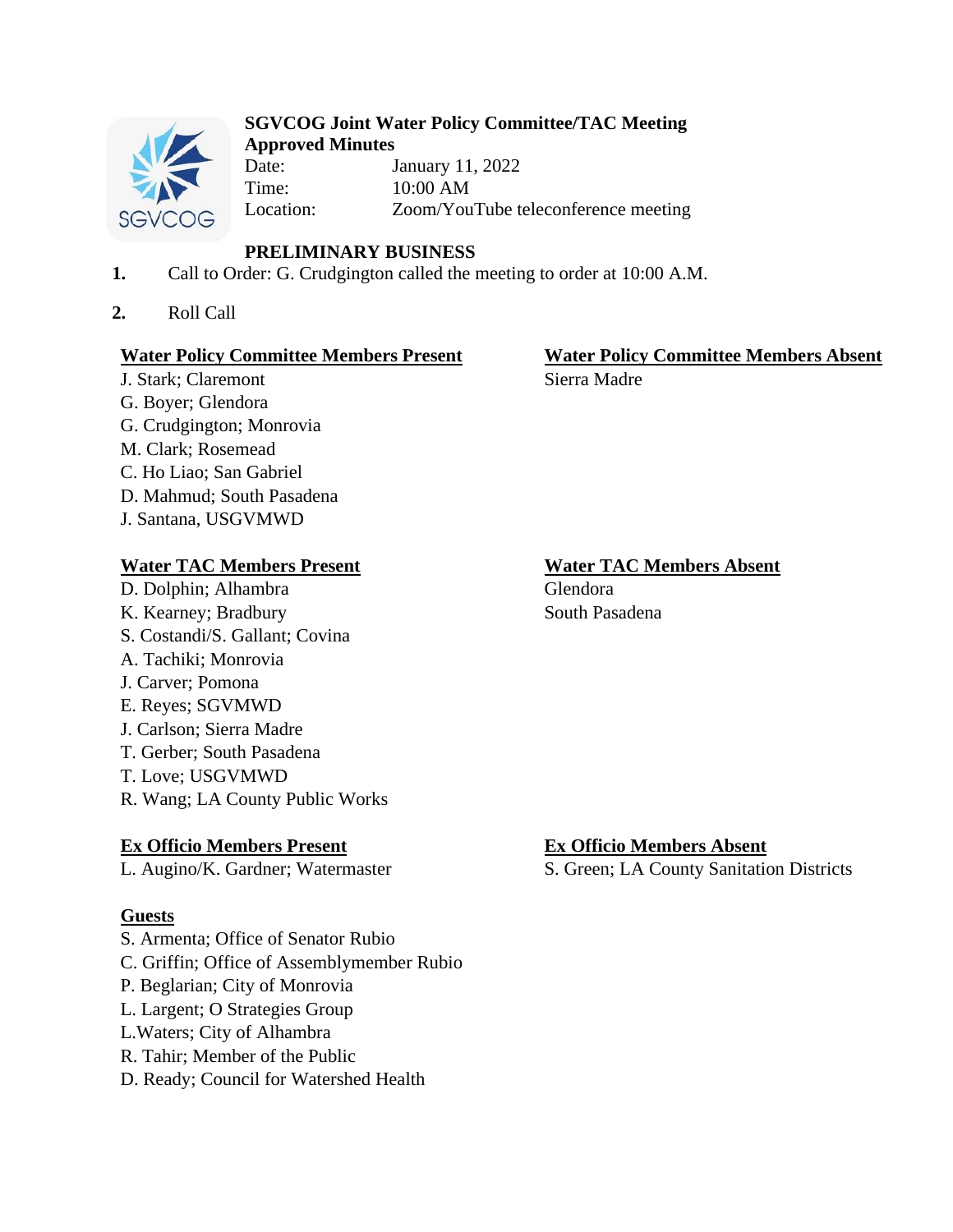### **SGVCOG Staff**

- C. Sims
- B. Logasa
- P. Hubler
- T. Egan
- **3.** Public Comment
	- R. Tajir provided feedback on Upper Los Angeles River Watershed Management Group (ULAR WMG) Load Reduction Strategy. R. Tahir's full written public comment can be found by [clicking here.](https://drive.google.com/file/d/1V4v1XlIIkLVXaBCNE1BH2jwxqMxOBcYU/view?usp=sharing)
- **4.** Changes to Agenda Order. No changes to agenda order.

# **CONSENT CALENDAR**

- **5.** Water Policy Committee/TAC Meeting Minutes 11/09/2021
- **6.** Water Policy Committee/TAC Special Meeting Minutes 12/07/2021
- **7.** Water Policy Committee/TAC Meeting Minutes 12/14/2021
- **8.** Adoption of Resolution 22-02-WC Enabling the Water Policy Committee and Water Technical Advisory Committee (TAC) to Continue Holding Meetings via Teleconferencing

## **There was a motion to approve the Consent Calendar items. (M/S: G. Boyer/D. Mahmud)**

#### **[MOTION PASSED]**

| <b>AYES:</b>    | Committee – Claremont; Glendora; Monrovia; Rosemead; San Gabriel; South |
|-----------------|-------------------------------------------------------------------------|
|                 | Pasadena, USGVMWD                                                       |
|                 | TAC – Alhambra; Covina; Pomona; Sierra Madre; South Pasadena, SGVMWD,   |
|                 | <b>USGVMWD; LA County Public Works</b>                                  |
| <b>NOES:</b>    |                                                                         |
| <b>ABSTAIN:</b> |                                                                         |
| <b>NO VOTE</b>  | TAC – Bradbury; Monrovia                                                |
| <b>GIVEN:</b>   |                                                                         |
| <b>ABSENT:</b>  | Committee – Sierra Madre                                                |
|                 | $TAC - G$ lendora                                                       |

# **ACTION ITEMS**

**9.** 2022 Strategic Plan Update

*Recommended Action: Recommend the Governing Board to adopt the water-related items in the 2022 Strategic Plan Update.*

Staff provided proposed updates to the Strategic Plan to identify priorities and actions that are more relevant for the agency to undertake to support member agencies. The proposed goal for the Strategic Plan water priority is: "Support regional water resiliency and assist cities in addressing stormwater MS4 permit requirements, with an emphasis on Safe Clean Water Program implementation and identification of regional solutions."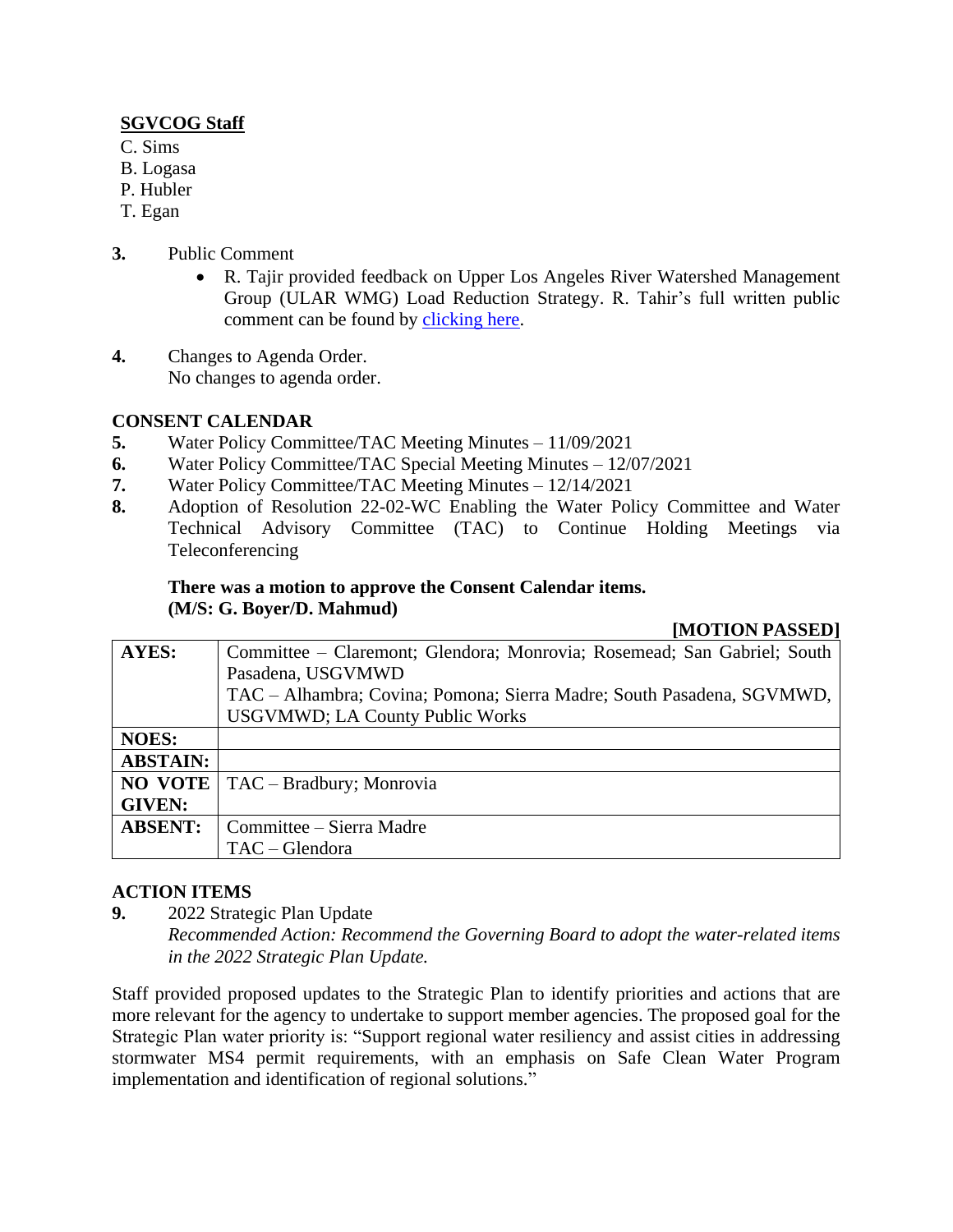**There was a motion to recommend the Governing Board to adopt the water-related items in the 2022 Strategic Plan Update and encourage the Governing Board to consider changing the word "foster" leadership to "promote leadership" for the proposed Collaboration goal in the Strategic Plan.** 

| $\cdots$        |                                                                         |
|-----------------|-------------------------------------------------------------------------|
| <b>AYES:</b>    | Committee – Claremont; Glendora; Monrovia; Rosemead; San Gabriel; South |
|                 | Pasadena; USGVMWD                                                       |
|                 | TAC – Alhambra; Covina; Monrovia; Pomona; Sierra Madre; South Pasadena, |
|                 | SGVMWD; USGVMWD                                                         |
| <b>NOES:</b>    | Committee – Sierra Madre                                                |
|                 | TAC - Sierra Madre; SGVMWD; USGVMWD                                     |
| <b>ABSTAIN:</b> | TAC – LA County Public Works                                            |
| <b>NO VOTE</b>  | $TAC - Bradbury$                                                        |
| <b>GIVEN:</b>   |                                                                         |
| <b>ABSENT:</b>  | Committee – Sierra Madre                                                |
|                 | $TAC - G$ lendora                                                       |

#### **(M/S: D. Mahmud/J. Stark) [MOTION PASSED]**

**PRESENTATION** *(It is anticipated that the Water Committee/Water TAC may act on the following matters)*

**10.** State Water Project Updates – Tom Love, Upper San Gabriel Valley Municipal Water **District** 

Tom Love, General Manager of the Upper San Gabriel Valley Municipal Water District (USGVMWD), presented to the Committee and TAC regarding the State Water Project (SWP) and related drought actions. Metropolitan Water District's Board of Directors approved new infrastructure investments and water exchanges with other agencies that will allow Colorado River water and stored supplies to be more readily distributed throughout the region. The strategies will preserve limited SWP supplies for areas that can only receive imported water from the SWP, including, in part, the San Gabriel Valley.

### **UPDATE ITEMS**

- **11.** Commission on State Mandates and Other Litigation There were no updates on this item.
- **12.** Regional Phase I Municipal Separate Storm Sewer System (MS4) National Pollutant Discharge Elimination System (NPDES) Permit A. Tachiki provided an update on this item. All cities and water agencies completed their watershed and municipal annual reports last month.
- **13.** Safe Clean Water Program

B. Logasa, SGVCOG Management Analyst, provided information on this item. The Scoring Committee met on December 9th and voted to send certain projects of passing scores to their respective WASCs. The Upper Los Angeles River WASC met on December 1st and heard presentations on the Whitsett Fields Park North Stormwater Capture Project and the Echo Park Lake Rehabilitation Operation and Maintenance. The Rio Hondo WASC